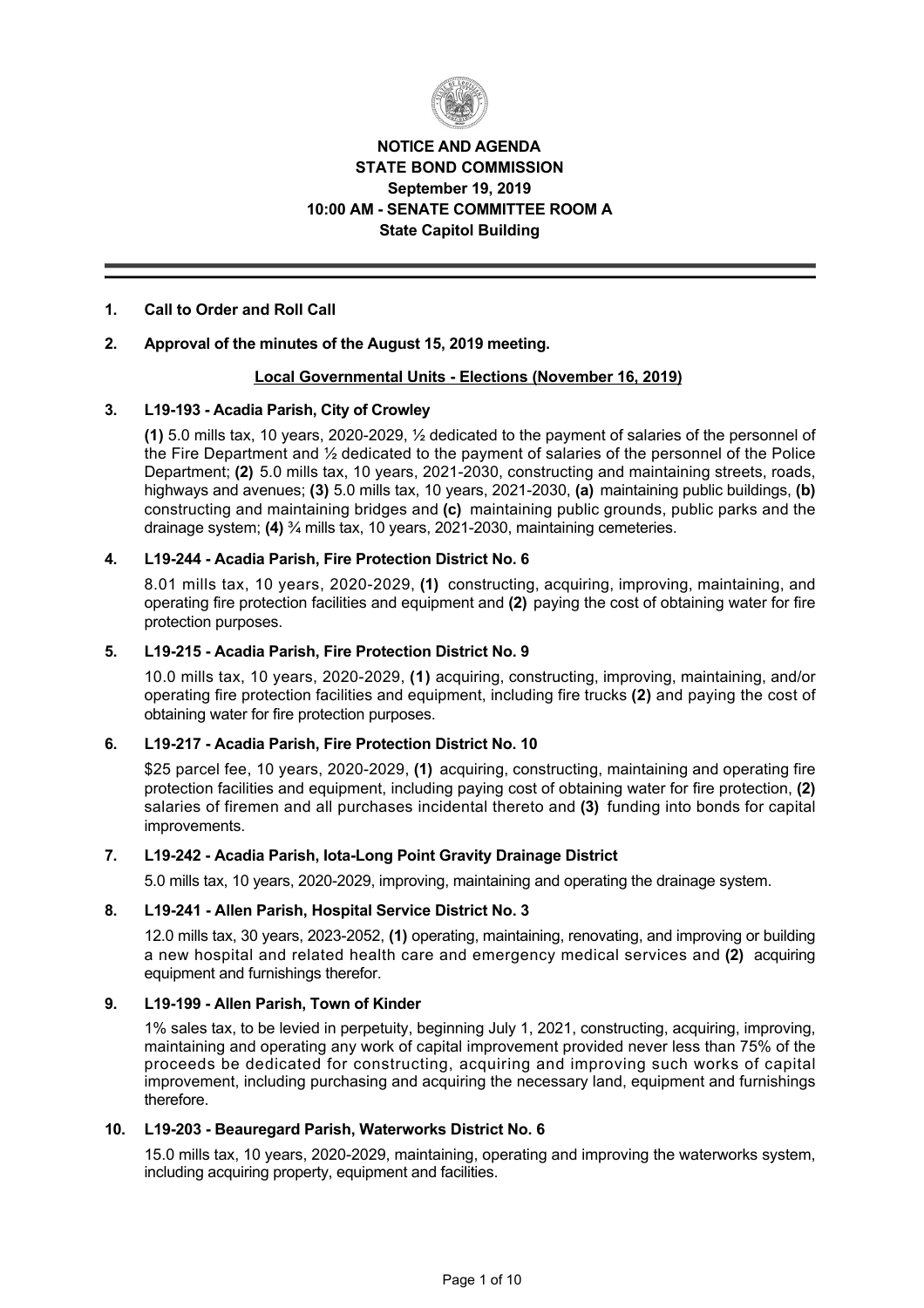# **11. L19236 Bossier and Caddo Parishes, City of Shreveport**

**(1)** Not exceeding \$32,000,000 General Obligation Bonds, in one or more series, not exceeding 9%, if taxable, and not exceeding 7%, if tax-exempt, not exceeding 20 years, **(a)** constructing, acquiring, and/or improving the water and sewer system and appurtenances thereto and **(b)** acquiring the necessary land or rights, equipment and furnishings; **(2)** Not exceeding \$76,140,000 General Obligation Bonds, in one or more series, not exceeding 9%, if taxable, and not exceeding 7%, if taxexempt, not exceeding 20 years, **(a)** constructing, acquiring, and improving public facilities and equipment for parks and recreations, public buildings, police department, fire department and **(b)** acquiring necessary land or rights, equipment and furnishing; **(3)** Not exceeding \$77,860,000 General Obligation Bonds, in one or more series, not exceeding 9%, if taxable, and not exceeding 7%, if tax-exempt, not exceeding 20 years, (a) constructing, acquiring, and/or improving streets, highways, bridges, and drainage systems, and appurtenances thereto and **(b)** acquiring necessary land or rights, equipment and furnishings.

## **12. L19213 Caddo Parish, Fire District No. 3**

1% sales tax, to be levied in perpetuity, beginning January 1, 2020, any lawful purpose, including, but not limited to, acquiring, constructing, improving, operating and maintaining fire protection facilities and purchasing fire trucks and other fire fighting equipment.

## **13. L19240 Calcasieu Parish, Fire Protection District No. 4, Ward 4**

9.76 mills tax, 10 years, 2021-2030, (1) acquiring, constructing, maintaining and operating fire protection facilities and equipment and **(2)** paying salaries and fees of firemen.

# **14. L19202 Caldwell Parish Police Jury**

**(1)** 2.18 mills tax, 10 years, 2021-2030, **(a)** funding a reserve of \$50,000 for industrial operations and maintenance and job inducement at the Caldwell Parish Industrial Park and **(b)** improving, maintaining and operating 911 emergency telephone system, including acquisition and maintenance of necessary facilities and equipment; **(2)** 3.29 mills tax, 10 years, 2021-2030, maintaining and operating the Caldwell Parish Courthouse and Jail.

## **15. L19229 Concordia Parish, Town of Ferriday**

¾% sales tax, 10 years, beginning January 1, 2020, **(1)** any lawful corporate purpose and **(2)** funding into bonds for acquisition, construction and/or purchase of any lawful capital improvements.

## **16. L19216 Concordia Parish Police Jury**

1.81 mills tax, 10 years, 2021-2030, (1) constructing, improving, maintaining, operating and/or supporting public health units and **(2)** providing public health services, including payment of salaries and benefits of public health unit employees.

## **17. L19235 East Baton Rouge Parish, Fairwood Crime Prevention and Improvement District**

\$40 parcel fee for residential, \$200 parcel fee for commercial, 15 years, 2020-2034, adjusted annually by not to exceed 10%, however the amount of fees shall not exceed \$100 for residential parcels, \$500 for commercial parcels, **(1)** aiding in crime prevention, **(2)** enhancing security, **(3)** providing for an increase in security patrols and **(4)** promoting and encouraging the beautification and overall betterment, including improving lighting and signage.

# **18. L19246 East Baton Rouge Parish, Hermitage Cross Creek Crime Prevention and Development District**

\$100 parcel fee, 10 years, 2020-2029, (1) aid in crime prevention, (2) enhance security of residents by providing for an increase of law enforcement personnel or contracted security personnel and **(3)** other purposes permitted by law.

## **19. L19239 East Baton Rouge Parish, Monticello Crime Prevention and Improvement District**

\$100 parcel fee, 10 years, 2020-2029, (1) aid in crime prevention, (2) enhance security of residents by providing for an increase of law enforcement personnel or contracted security personnel and **(3)** other purposes permitted by law.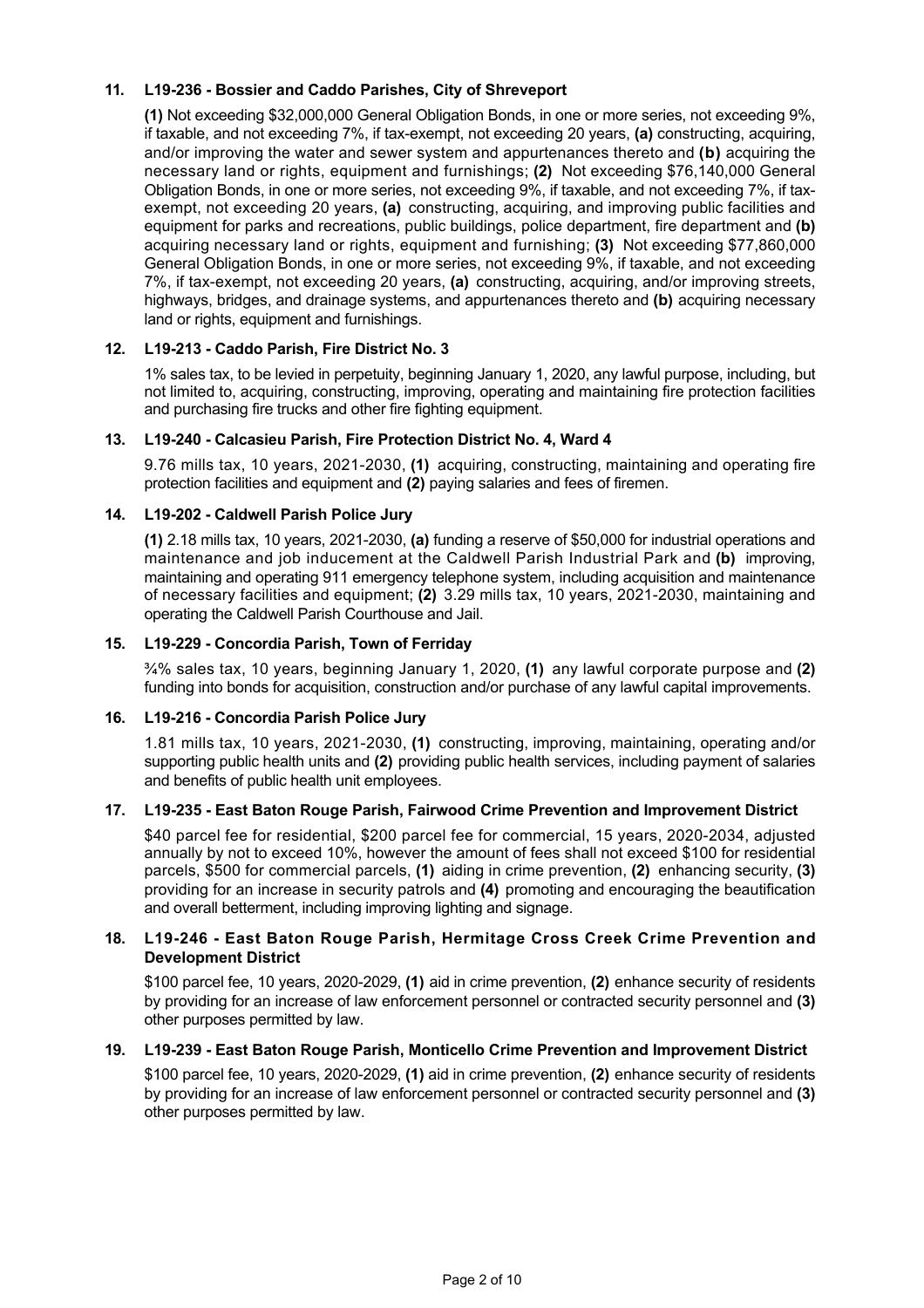# **20. L19230 East Carroll Parish Police Jury**

**(1)** 2.53 mills tax, 5 years, 2020-2024, utility expense and building upkeep and maintenance of the East Carroll Parish Courthouse Buildings; (2) 8.22 mills tax, 5 years, 2020-2024, operating and maintaining the East Carroll Parish Library and Bookmobile (3) 2.74 mills tax, 5 years, 2020-2024, operating, maintaining and supporting the Louisiana Cooperative Extension Program, including providing necessary office facilities, equipment and supplies therefor; **(4)** 2.00 mills tax, 5 years, 2020-2024, maintaining and operating programs through the East Carroll Community Actions Agency and **(5) Rural Fire Protection District**  Not exceeding \$450,000 General Obligation Bonds, not exceeding 6%, not exceeding 15 years, acquiring, constructing and improving buildings, machinery and equipment for fire protection.

# **21. L19264 Evangeline Parish, Village of Pine Prairie**

**(1)** 2.0 mills tax, 10 years, 2021-2030, maintaining and providing police protection; **(2)** 7.0 mills tax, 10 years, 20212030, maintaining streets; **(3)** 5.0 mills tax, 10 years, 20212030, constructing streets; **(4)** 3.0 mills tax, 11 years, 2020-2030, maintaining and operating recreational parks.

# **22. L19214 Grant Parish, Town of Montgomery**

1% sales tax, 5 years, beginning January 1, 2020, maintenance, upkeep, police and fire protection.

## **23. L19260 Grant Parish, Village of Dry Prong**

1.0% sales tax, 10 years, beginning January 1, 2020, **(1)** resurfacing streets within the Village except those under the jurisdiction of parish and state and **(2)** funding into bonds for resurfacing said streets.

# **24. L19218 Iberia and Vermilion Parishes, Twin Parish Port Commission**

**(1)** 4.0 mills tax, 10 years, 2020-2029, acquiring, constructing, improving, maintaining or operating an industrial park, waterfront developments, and community redevelopment projects and **(2)** 1.0 mills tax, 10 years, 2020-2029, providing for the general fund.

# **25. L19209 Jackson Parish Police Jury**

**(1)** 5.23 mills tax, 10 years, 2020-2029, maintenance of roads and bridges; **(2)** 4.55 mills tax, 10 years, 2020-2029, asphalting and paving roads and maintenance of such roads.

## 26. L19-194 - Jefferson Davis Parish School Board, School District No. 1

7.85 mills tax, 10 years, 2020-2029, (1) constructing, improving, maintaining and operating public school buildings and other school related facilities and **(2)** acquiring equipment and furnishings therefor.

## **27. L19195 Jefferson Davis Parish School Board, School District No. 3**

3.53 mills tax, 10 years, 2020-2029, (1) constructing, improving, maintaining and operating public school buildings and other school related facilities and **(2)** acquiring equipment and furnishings therefor.

## **28. L19224 Jefferson Davis Parish School Board, School District No. 22**

Not exceeding \$4,000,000 General Obligation Bonds, not exceeding 8%, not exceeding 20 years, **(1)** acquiring and/or improving lands for building sites and playgrounds, including construction of necessary sidewalks and streets adjacent thereto, **(2)** purchasing, erecting and/or improving school buildings and other school related facilities and **(3)** acquiring the necessary equipment and furnishings.

## **29. L19222 Lafourche Parish, Recreation District No. 8**

9.96 mills tax, 10 years, 2020-2029, constructing, acquiring, improving, maintaining and operating recreational facilities.

## **30. L19186 LaSalle Parish, Hospital Service District No. 2**

5.0 mills tax, 10 years, 2022-2031, acquiring, constructing, improving, maintaining and operating hospital buildings and facilities, including equipment.

## 31. L19-184 - LaSalle Parish, Rogers Nebo Fire District

5.0 mills tax, 10 years, 2022-2031, acquiring, constructing, improving, maintaining and operating facilities and equipment to provide fire protection and emergency medical services, including paying the cost of obtaining water for fire protection purposes.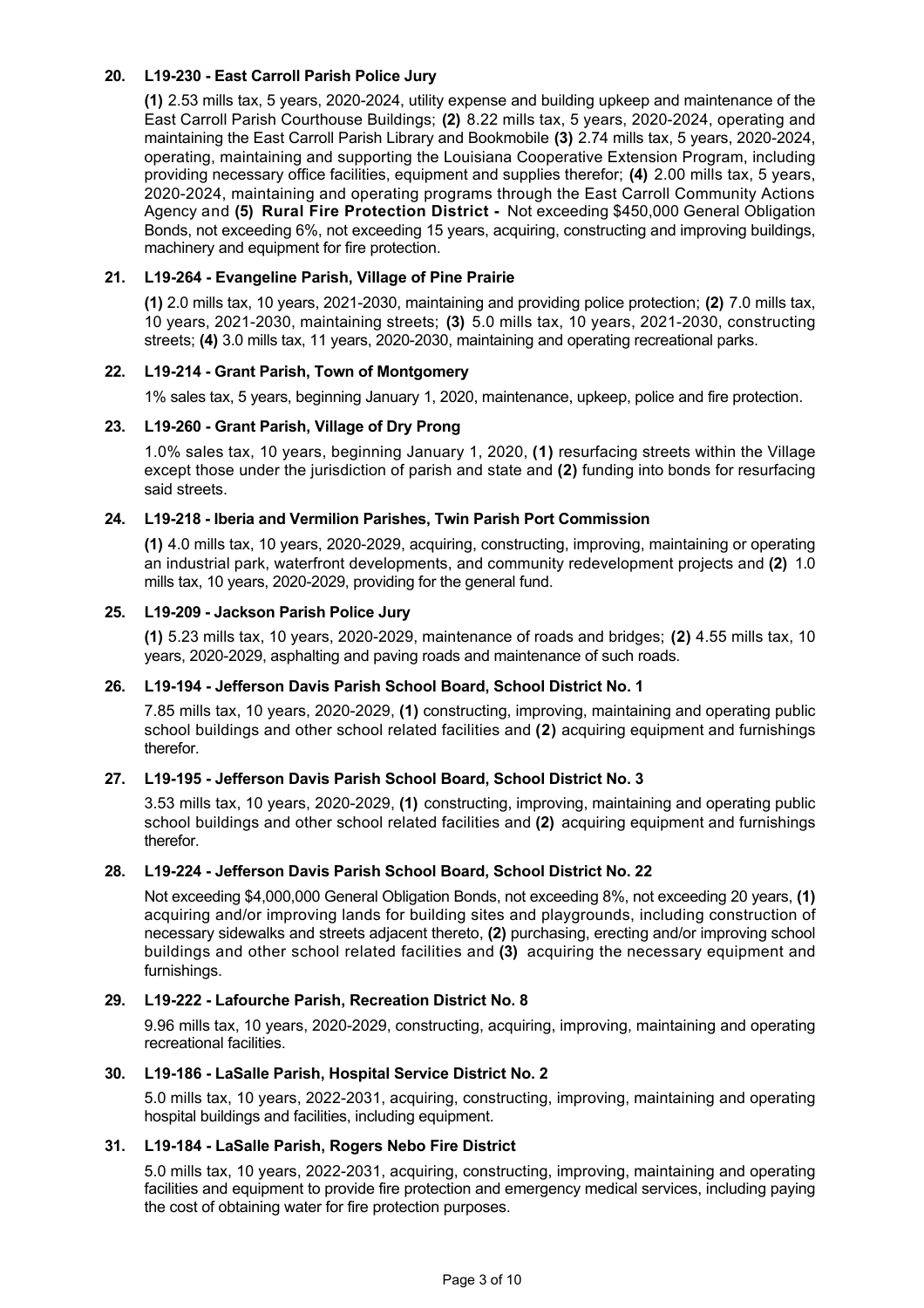### **32. L19197 LaSalle Parish, Town of Tullos**

1.5% sales tax, to be levied in perpetuity, beginning January 1, 2020, **(1)** maintaining, operating and supporting the sewerage system and waterworks system, **(2)** constructing and acquiring improvements, replacements and extensions for said systems and **(3)** acquiring, maintaining, operating and replacing equipment, fixtures and accessories for said systems.

### **33. L19204 LaSalle Parish School Board, School District No. 1A**

9.28 mills tax, 10 years, 2020-2029, giving additional support for the current operation of public schools.

#### **34. L19247 Livingston Parish, Fire Protection District No. 9**

the cost of obtaining water for fire protection purposes.

Not to exceed \$32.00 service charge, 10 years, 20212030, **(1)** fire protection services and **(2)** assessing and collecting the service charge.

### **35. L19234 Livingston Parish, Fire Protection District No. 11**

Not exceeding \$32 service charge, 10 years, 2021-2030, fire protection services.

### **36. L19233 Madison Parish, City of Tallulah**

0.5% sales tax, 20 years, beginning April 1, 2020, any lawful purpose, including but not limited to funding construction, improvement, renovation of water and sewer utility facilities and the operation and maintenance.

### **37. L19231 Madison Parish, Village of Delta**

7.0 mills tax, 10 years, 2020-2029, constructing, improving, maintaining and keeping in repair the public roads, highways and bridges.

### **38. L19245 Madison Parish Police Jury**

17.10 mills tax, 10 years, 2019-2028, operating, maintaining, constructing and improving roads, bridges, drainage canals and related facilities and equipment.

### **39. L19198 Morehouse Parish, Fire Protection District No. 1, Ward 5**

4.5 mills tax, 10 years, 2020-2029, (1) training personnel, (2) providing emergency medical services and **(3)** acquiring, improving, maintaining and operating fire protection facilities and equipment.

#### **40. L19196 Orleans Parish, City of New Orleans**

6 <sup>3</sup>/<sub>4</sub>% Short-Term Rental Occupancy Tax, to be levied in perpetuity, beginning January 1, 2020, to be distributed as follows: **(1)** 75% shall be dedicated to the infrastructure fund of the City created pursuant to Ordinance No. 27,986 M.C.S. and (2) 25% shall be allocated pursuant to a multi-year cooperative endeavor agreement approved by the City Council, to New Orleans & Company to be used to promote tourism in the City.

#### **41. L19219 Orleans Parish, City of New Orleans**

Amend Article V of the Home Rule Charter to add Sections 5-1101-1103 to create a local Human Rights Commission.

## **42. L19259 Orleans Parish, City of New Orleans**

3.0 mills tax, 20 years, 2020-2039, public infrastructure, including (a) repairing, improving, maintaining and operating roads, streets, and bridges, **(b)** surfaces and subsurface drainage systems and **(c)** stormwater management facilities and **(d)** public buildings and public safety facilities, including purchasing equipment and vehicles.

#### **43. L19261 Orleans Parish, City of New Orleans**

Not exceeding \$500,000,000 General Obligation Bonds, in one or more series, not exceeding 8%, not exceeding 30 years, making capital improvements in the City permitted by the City's Home Rule Charter, including constructing, renovating, acquiring and/or improving (i) roads, streets and bridges; (ii) public buildings, affordable housing facilities, libraries and parks and recreational facilities; (iii) surface and subsurface drainage systems and stormwater management facilities; and (iv) public safety equipment, including acquiring all necessary land, equipment and furnishings for each of the foregoing.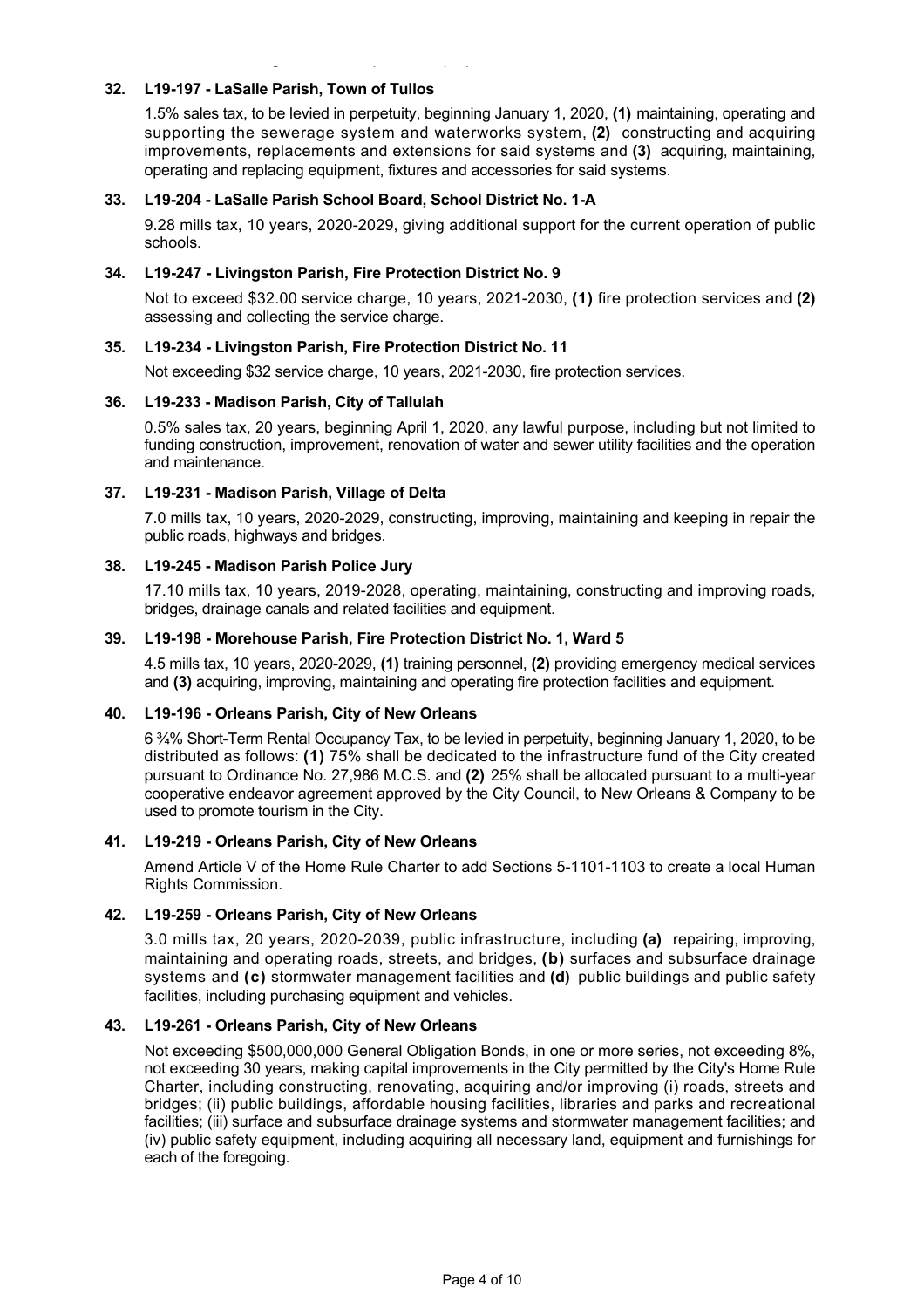## 44. L19-185 - Orleans Parish, City of New Orleans, Mid-City Security District

Not to exceed \$250 parcel fee for each improved residential parcel, not to exceed \$375 parcel fee for each improved commercial parcel and not to exceed \$150 parcel fee for each improved residential parcel subject to a special assessment level pursuant to Louisiana Constitution Article VII, Section 18(G), 5 years, 2020-2024, promote and encourage security.

## **45. L19272 Ouachita Parish Police Jury, Road Lighting District No. 12**

Not exceeding \$45 service charge, plus a collection charge of \$2.25, 9 years, 2020-2028, **(1)** paying utility charges for road lighting and **(2)** maintaining and operating road lighting facilities and equipment.

### **46. L19273 Ouachita Parish Police Jury, Road Lighting District No. 22**

Not exceeding \$25 service charge, plus a collection charge of \$1.25, 9 years, 2020-2028, (1) paying utility charges for road lighting and **(2)** maintaining and operating road lighting facilities and equipment.

### **47. L19258 Ouachita Parish Police Jury, Road Lighting District No. 42**

Not exceeding \$50 service charge, plus a collection charge of \$2.50, 9 years, 2020-2028, (1) paying utility charges for road lighting and **(2)** maintaining and operating road lighting facilities and equipment.

### **48. L19274 Ouachita Parish Police Jury, Road Lighting District No. 51**

Not exceeding \$25 service charge, plus a collection charge of \$1.25, 9 years, 2020-2028, (1) paying utility charges for road lighting and **(2)** maintaining and operating road lighting facilities and equipment.

### **49. L19206 Plaquemines Parish Council**

Authorization for offtrack wagering facilities to be established in the Parish of Plaquemines pursuant to R.S. 4:211-227.

### **50. L19223 St. Helena Parish Police Jury, Fire Protection District, Ward 6**

15.0 mills tax, 10 years, 2021-2030, (1) acquiring, constructing, improving, maintaining and operating fire protection facilities and equipment and **(2)** paying the cost of obtaining water for fire protection purposes.

## **51. L19232 St. Landry Parish Council**

1.0 mills tax, 10 years, 2021-2030, operating and maintaining a jail facility.

#### **52. L19211 St. Martin Parish, City of Breaux Bridge**

1% sales tax, to be levied in perpetuity, beginning January 1, 2020, **(1)** acquiring, constructing, improving, maintaining and/or operating infrastructure, including public streets, sidewalks and rightsofway, drainage, water works, parks and recreation facilities and the purchasing and acquiring of necessary equipment, land and rights-of-way for any of the aforesaid public works, improvements and facilities, **(2)** public safety, including police and fire operations, facilities and equipment and **(3)** cultural and economic development.

#### **53. L19192 St. Martin Parish, Water and Sewer Commission No. 1**

4.78 mills tax, 10 years, 2020-2029, improving, extending, maintaining and operating sewers and sewage disposal works.

#### **54. L19187 St. Mary Parish, Recreation District No. 4**

2.24 mills tax, 10 years, 2020-2029, maintaining, operating and improving recreational facilities.

#### **55. L19190 St. Mary Parish, Recreation District No. 5**

7.5 mills tax, 10 years, 2020-2029, maintaining, operating and improving recreational facilities.

#### **56. L19221 St. Tammany Parish, City of Mandeville**

Amend Sub-Section 3.04 of Article III of the Home Rule Charter relative to the compensation of the Mayor.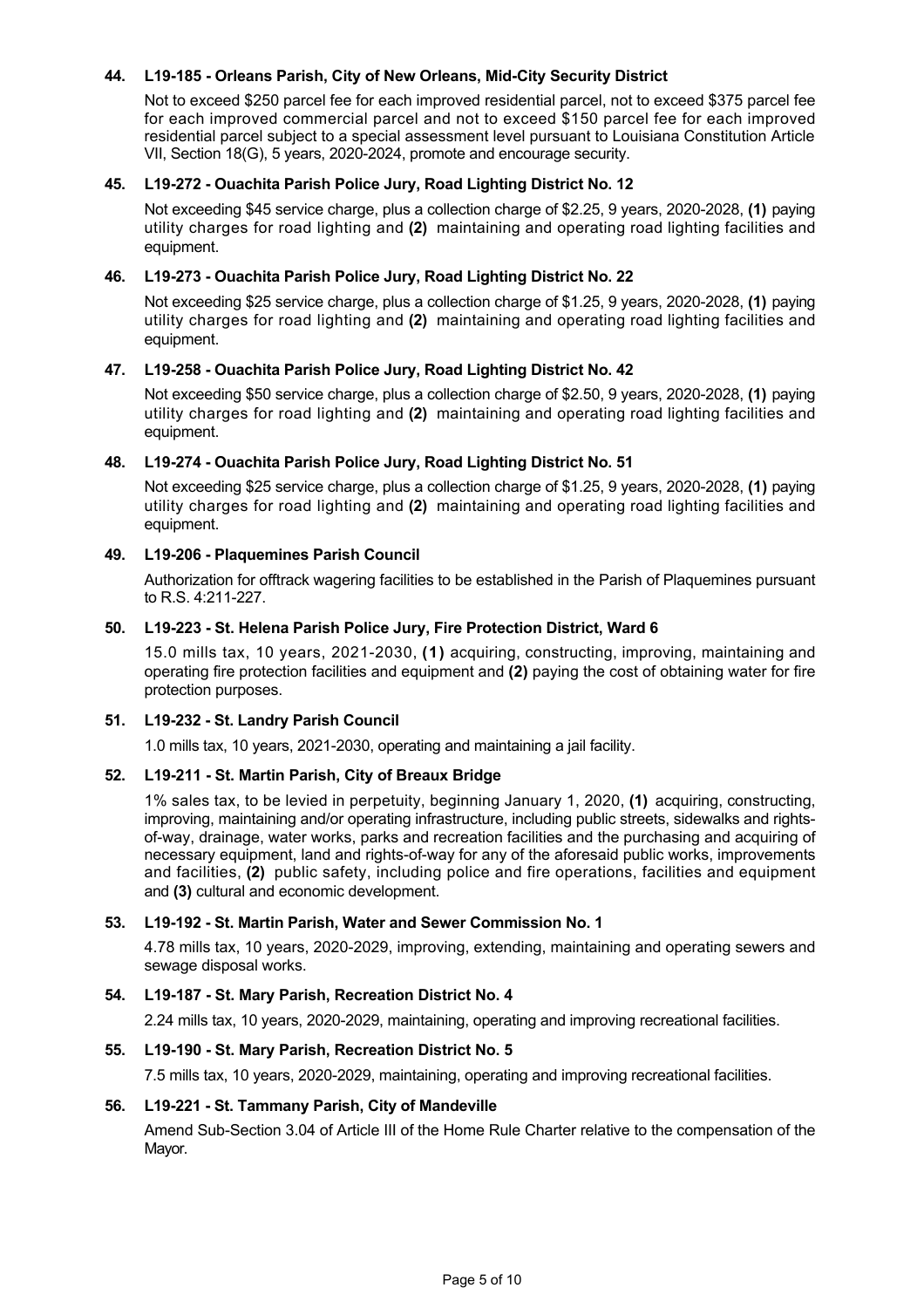### **57. L19225 St. Tammany Parish, Town of Abita Springs**

Not exceeding \$1,000,000 General Obligation Bonds, not exceeding 6%, not exceeding 15 years, **(1)** acquiring and constructing improvements and replacements to the sewerage system and water system and **(2)** constructing, paving, resurfacing and improving public streets, including equipment, fixtures and accessories.

### **58. L19208 Tensas Parish School Board, Parishwide School District No. 3**

11.85 mills tax, 15 years, 2021-2035, maintaining and operating schools and school related facilities.

#### **59. L19188 Tangipahoa Parish, City of Hammond (DEQ Project)**

Not exceeding \$2,100,000 Sewer Revenue Bonds, not exceeding 1%, not exceeding 22 years, acquisition and construction of additions, extensions and improvements to the wastewater collection, treatment and disposal system, including equipment and fixtures.

### **60. L19207 Union Parish, Spearsville Fire District**

(1) 6.0 mills tax, 10 years, 2020-2029, acquiring, constructing, improving, maintaining and operating fire protection facilities and equipment, including fire trucks, including the cost of obtaining water for fire protection purposes; **(2)** \$50.00 service charge, 10 years, 2020-2029, **(a)** fire protection and emergency services and **(b)** assessing and collecting the service charge.

#### **61. L19243 Vermilion Parish, Coulee Baton Gravity Drainage District No. 1**

19.78 mills tax, 10 years, 2021-2030, maintaining and operating gravity drainage works.

#### **62. L19191 Vermilion Parish, Coulee des Jonc Drainage District**

16.0 mills tax, 7 years, 2020-2026, maintaining and operating drainage works.

#### **63. L19212 Vermilion Parish, Prairie Gregg Drainage District**

16.35 mills tax, 10 years, 2021-2030, improving, maintaining and operating drainage works, including purchase and/or repair of equipment.

#### **64. L19205 Vermilion Parish Police Jury, Road District No. 7**

8.62 mills tax, 10 years, 2020-2029, constructing and improving public roads and highways, or maintenance thereof.

#### **65. L19238 Vernon Parish, South Vernon Parish Waterworks District No. 1**

10.1 mills tax, 10 years, 20212030, acquiring, constructing, improving, maintaining and/or operating the waterworks system.

### **66. L19226 West Carroll Parish Police Jury**

**(1)** 1.0 mills tax, 10 years, 20212030, maintaining and operating the public health unit; **(2)** ¼% sales tax, 10 years, beginning July 1, 2021, **(a)** providing a solid waste recycling program, including constructing, acquiring, maintaining and/or operating facilities and equipment and **(b)** other costs of collecting and disposing solid waste.

### **67. L19200 Winn Parish, Village of Dodson**

1% sales tax, 10 years, beginning January 1, 2020, support the general fund.

#### **Local Political Subdivisions Loans**

#### **68. L19169 Avoyelles Parish, Hospital Service District No. 1**

Not exceeding \$1,000,000 Revenue Anticipation Notes, not exceeding 5%, mature no later than September 30, 2020, current operations.

# **69. L19249 East Feliciana Parish Law Enforcement District**

Not exceeding \$500,000 Loan, not exceeding 5.25%, mature no later than June 30, 2020, current expenses.

# **70. L19275 Iberia Parish, Fire Protection District No. 1**

Not exceeding \$1,000,000 Revenue Anticipation Notes, in one or more series, not exceeding 5%, not exceeding 1 year, current expenses.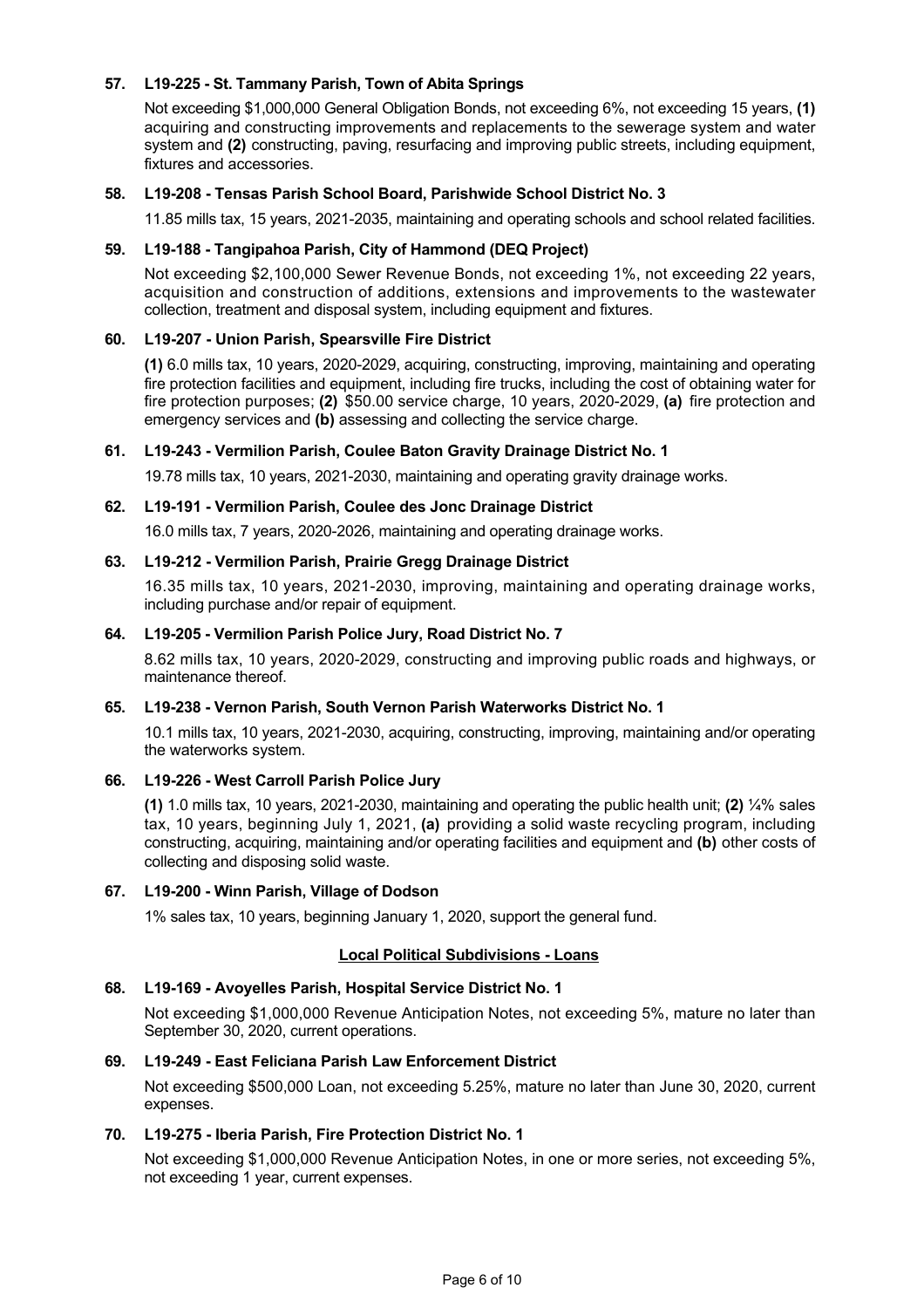# **71. L19251 Lafourche Parish Law Enforcement District**

Not exceeding \$2,000,000 Revenue Anticipation Notes, not exceeding 5%, mature no later than September 30, 2020, current expenses.

### 72. L19-180 - Morehouse Parish, City of Bastrop

Not exceeding \$700,000 Revenue Anticipation Notes, Series 2019, not exceeding 4%, mature no later than March 1, 2020, current expenses.

### **73. L19253 Plaquemines Parish Council**

Not exceeding \$7,000,000 Revenue Anticipation Notes, Series 2019, not exceeding 5%, mature no later than March 31, 2020, current operations.

## 74. L19-257 - St. James Parish School Board

Not exceeding \$9,000,000 Revenue Anticipation Notes, Series 2019, not exceeding 5%, mature no later than June 30, 2020, current operations.

### 75. L19-228 - St. Landry Parish Council

Not exceeding \$1,000,000 Revenue Anticipation Notes, Series 2019, not exceeding 3.75% fixed or variable rate, mature no later than March 30, 2020, current operations.

### **76. L19255 St. Tammany Parish, Fire Protection District No. 9**

Not exceeding \$75,000 Limited Tax Certificates of Indebtedness, not exceeding 5%, mature no later than March 1, 2020, maintaining and operating fire protection and emergency medical service facilities, including the cost of obtaining water for fire protection purposes and emergency medical service facilities.

### **77. L19268 Washington Parish, Bogalusa School Board**

Not exceeding \$750,000 Revenue Anticipation Note, Series 2019, not exceeding 3.10%, mature no later than June 30, 2020, current operations.

### **Local Political Subdivisions - Bonds - Final Approval**

### **78. L19256 East Baton Rouge Parish, Central Community School Board, Central Community School System**

Not exceeding \$14,000,000 Sales Tax Refunding Bonds, not exceeding 5%, mature no later than January 1, 2030, refunding Sales Tax Bonds, Series 2010 and 2010A.

### **79. L19265 East Baton Rouge Parish, Central Community School Board, Central Community School System**

Not exceeding \$7,000,000 General Obligation School Refunding Bonds, not exceeding 4%, mature no later than March 1, 2030, refunding General Obligation School Bonds, Series 2010.

#### **80. L19220 East Baton Rouge Parish, East Baton Rouge Sewerage Commission**

**(1)** Not exceeding \$350,000,000 Revenue Refunding Bonds, Series 2019A, not exceeding 6%, mature no later than February 1, 2045, refunding and defeasing Revenue Bonds Series, 2010B (Taxable Direct Pay Build America Bonds); **(2)** not exceeding \$90,000,000 Revenue Refunding Bonds, Series 2019B, not exceeding 6%, mature no later than February 1, 2032, **(a)** refunding Revenue Bonds, Series 2011A (Libor Index) and **(b)** paying the termination payment in connection with the termination of the swap transaction between the East Baton Rouge Sewerage Commission and Deutsche Bank.

## **81. L19254 Iberia Parish School Board, Parishwide School District**

Not exceeding \$15,000,000 General Obligation School Refunding Bonds, not exceeding 4%, mature no later than March 1, 2030, refunding General Obligation School Bonds, Series 2009A and 2010A.

## **82. L19271 Jefferson Parish, City of Kenner, Kenner Consolidated Sewerage District**

Not exceeding \$12,500,000 Refunding Bonds, Series 2019, taxable, not exceeding 5%, mature no later than November 1, 2036, **(1)** refunding Sewer Revenue Bonds, Series 2011 and **(2)** paying a municipal bond insurance policy and surety policy, if any.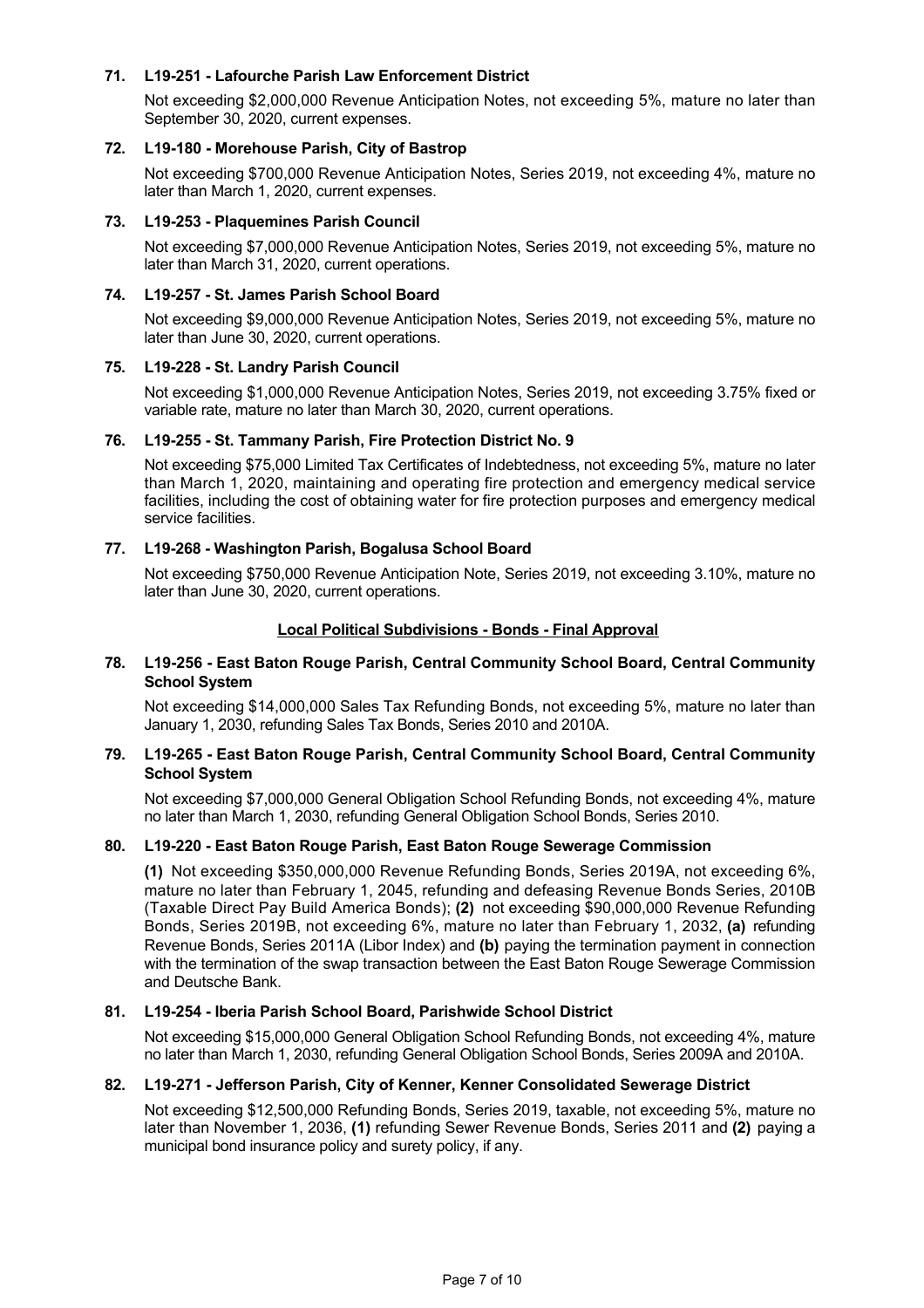# **83. L19270 Orleans Parish, City of New Orleans, Sewerage and Water Board of New Orleans (DEQ Project)**

Not exceeding \$25,000,000 Sewerage Service Revenue Bonds, in one or more series, not exceeding 0.95%, not exceeding 22 years, **(1)** capital improvements and **(2)** funding a deposit to a debt service reserve fund.

## **84. L19248 Ouachita Parish, G. B. Cooley Hospital Service District**

Not exceeding \$1,500,000 Revenue Bonds, not exceeding 5%, mature no later than March 1, 2029, acquiring, constructing, renovating, equipping and furnishing facilities.

#### **85. L19227 Pointe Coupee Parish Council**

Not exceeding \$2,500,000 Limited Tax Bonds, Series 2019, in one or more series, not exceeding 5%, not exceeding 20 years, **(1)** approximately \$2,349,000 for acquisition, construction and/or making capital improvements to public facilities and assets; **(2)** approximately \$151,000 for refunding all or a portion of Sales Tax Bonds, Series 1995 A&B and **(3)** funding a debt service reserve fund and a capitalized interest fund, if necessary.

### **86. L19250 Sabine Parish, Town of Many**

Not exceeding \$146,000 Limited Tax Bonds, Series 2019, not exceeding 3.95%, mature no later than March 1, 2024, acquiring a garbage truck, including equipment and accessories.

### **87. L19263 St. Tammany Parish, Hospital Service District No. 2**

Not exceeding \$8,500,000 General Obligation Refunding Bonds, taxable or tax-exempt, not exceeding 4.5%, mature no later than March 1, 2036, refunding General Obligation Bonds, Series 2011.

# 88. L19-150 - St. Tammany Parish, Lakeshore Villages Master Community Development District

Not exceeding \$17,000,000 Special Assessment Revenue Bonds, Series 2019, in one or more series, not exceeding 6%, not exceeding 30 years, **(1)** transportation improvements, including arterial and collector roadways and bridges, **(2)** potable water and sewerage improvements, **(3)** stormwater management ponds and pumping stations, drainage canals and subsurface stormwater collection system, **(4)** electrical distribution system, **(5)** recreational facilities, parks and green space, **(6)** related incidental costs (including assessment prepayments on transferred property) and **(7)** funding a reserve and/or capitalized interest, if required.

## **89. L19201 St. Tammany Parish, Town of Abita Springs**

Not exceeding \$800,000 Limited Tax Bonds, Series 2019, not exceeding 2.75%, mature no later than September 1, 2029, acquiring and constructing improvements and replacements to the sewerage system, water system and Town Hall, including equipment, accessories and fixtures.

## **90. L19267 Terrebonne Parish, Terrebonne Levee and Conservation District**

Not exceeding \$15,000,000 Revenue Bonds, in one or more series, taxable or tax-exempt, not exceeding 6% fixed or 10% variable rate, mature no later than March 30, 2039, hurricane protection, flood control, drainage and coastal restoration projects and related expenses.

#### **91. L19252 Terrebonne Parish School Board**

Not exceeding \$10,000,000 Limited Tax Revenue Bonds, not exceeding 5.25%, not exceeding 20 years, purchasing, acquiring, and improving capital improvements, including the necessary sites, equipment and furnishings.

## **State Agencies, Boards and Commissions**

## **92. S19030A Louisiana Housing Corporation (SBP L9 Project)**

Not exceeding \$7,000,000 Multifamily Housing Revenue Bonds (Volume Cap), in one or more series, not exceeding 12%, not exceeding 40 years, acquisition, construction and equipping of a 60 unit multifamily housing facility with 30 duplexes on scattered sites in the Lower Ninth Ward in New Orleans.

#### 93. **S19-032 - Louisiana Housing Corporation (Cypress Pointe Project)**

Not exceeding \$9,500,000 Multifamily Housing Revenue Bonds (Volume Cap), in one or more series, not exceeding 12%, not exceeding 40 years, acquisition, construction, rehabilitation and equipping of a 112-unit multifamily housing facility in Bogalusa, Washington Parish.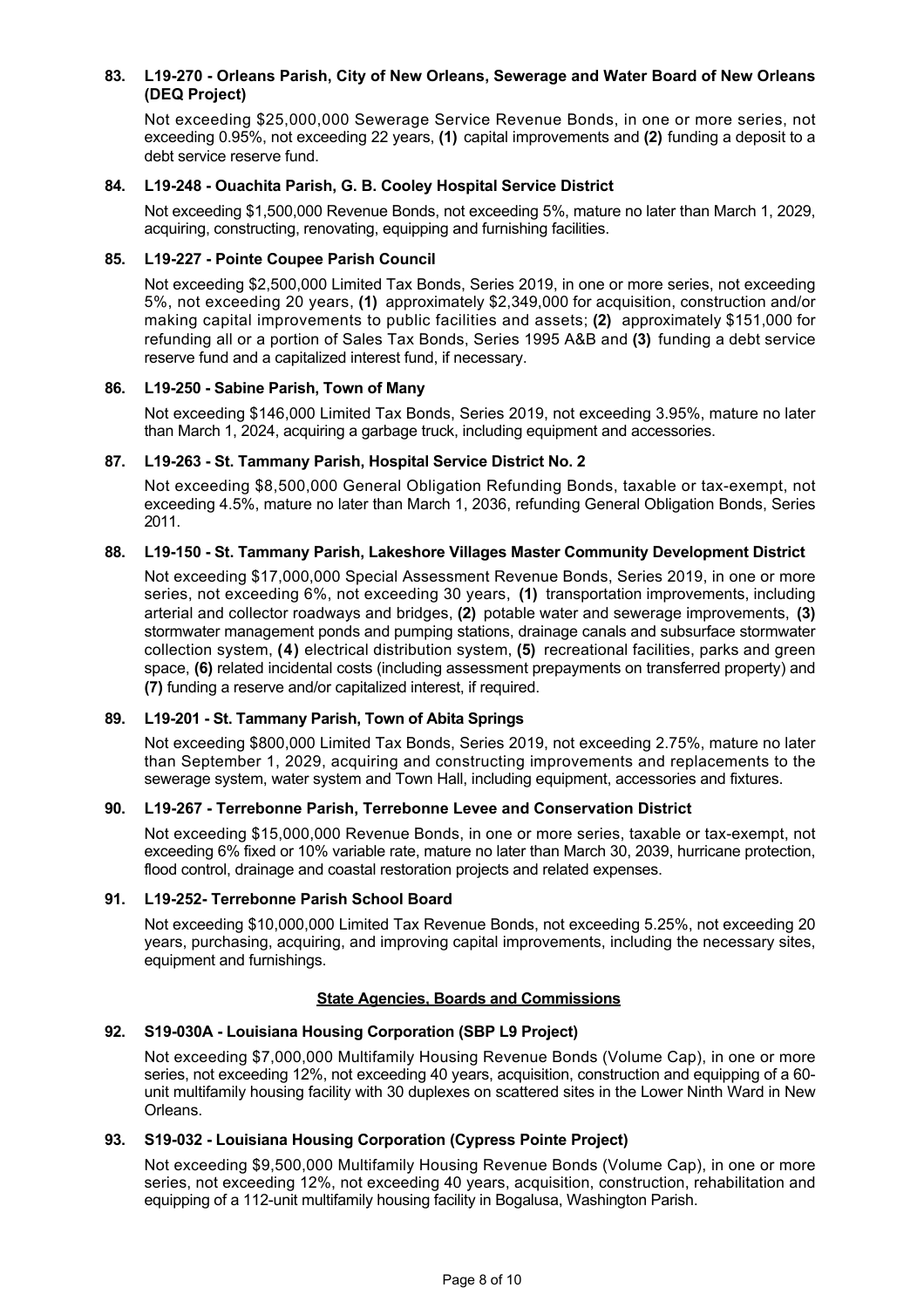# **Political Subdivisions - Bonds**

## 94. S19-005 - Louisiana Community Development Authority (City of Lake Charles Public **Improvement Projects)**

Not exceeding \$6,000,000 Revenue Bonds, Series 2019, in one or more series, taxable or taxexempt, not exceeding 7%, not exceeding 15 years, **(1)** additions, acquisitions, repairs, maintenance and/or expansions needed to maintain Cityowned works of public improvement and capital infrastructure, including, but not limited to, a Boardwalk with shoreline stabilization, including lighting and landscaping, and improvements to the Civic Center and promenade, **(2)** funding a reserve fund, if necessary and **(3)** paying the costs for a premium for a bond insurance policy and debt service reserve fund surety policy, if necessary.

# **95.** S19-033 - Louisiana Community Development Authority (The Glen Retirement System **Project)**

Not exceeding \$52,000,000 Retirement Facility Revenue Bonds, taxable or tax-exempt, not exceeding 7%, not exceeding 35 years, **(1)** approximately \$40,500,000 Bonds, financing the costs of acquiring, constructing and equipping certain facilities in Shreveport and **(2)** approximately \$11,500,000 Bonds, refinancing notes, including the termination of a swap and funding a debt service reserve fund.

## **Corporations**

## **96. S18039 Louisiana Correctional Facilities Corporation (Office of Juvenile Justice Projects)**

Not exceeding \$25,000,000 Revenue Bonds (NSTSD), in one or more series, not exceeding 5.5%, not exceeding 25 years, **(1)** design, construction, furnishing and equipping of new correctional facilities in Monroe to house juvenile offenders for the Department of Corrections' Youth Services, Office of Juvenile Justice, **(2)** funding a debt service reserve fund, if necessary and **(3)** paying capitalized interest, if necessary.

## **Public Trust - Final Approval**

## 97. S19-025 - Louisiana Public Facilities Authority (Provident Group - HSC Properties - LSU **Health Foundation, New Orleans Project)**

Not exceeding \$100,000,000 Revenue Bonds, in one or more series, taxable and/or tax-exempt, not exceeding 8% fixed and/or 15% variable rate (convertible to other rates), not exceeding 40 years, **(1)** acquiring, designing, developing, constructing, furnishing, installing and equipping of a student housing facility and related infrastructure on land to be owned by the LSU Health Foundation, New Orleans adjacent to the LSU Health Sciences Center in downtown New Orleans, **(2)** paying capitalized interest and **(3)** funding a reserve fund, if deemed necessary.

## **Ratifications and or Amendments to Prior Approvals**

## **98. L17244A Tangipahoa Parish Council**

Amendment of a prior approval granted on August 17, 2017, to reflect change in cost of issuance.

## 99. L18-087A - St. Landry Parish Council

Ratification of a prior approval granted on March 15, 2018, to reflect change in cost of issuance.

## **100. L18272A Jackson Parish, Town of Eros**

Amendment of a prior approval granted on September 20, 2018, to reflect change in cost of issuance and professionals.

## **101. L18398A Concordia Parish, Hospital Service District No. 1**

Amendment of a prior approval granted on December 13, 2018, to reflect change in costs of issuance.

## **102. L19018A West Feliciana Parish School Board, Consolidated School District No. 1**

Amendment of a prior approval granted on February 21, 2019, to reflect change in cost of issuance.